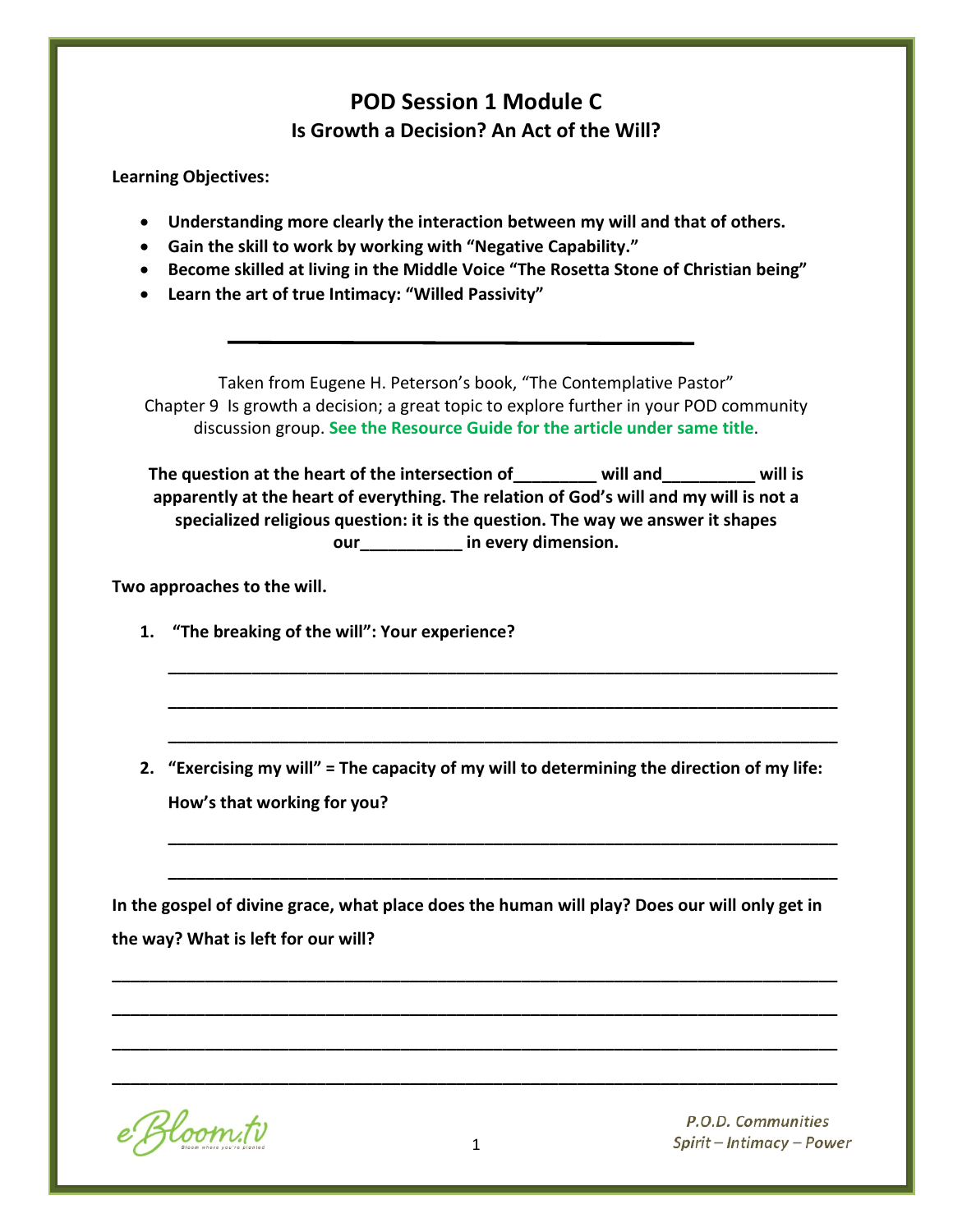**Without an exercised will, I am a dishrag, limp in a dirty sink but the moment I begin exercising my will, I find that I have put a fox in charge of the chicken coop.**

#### **My will is my glory; it is also what gives me the most There is something**  and **now**  $\mathbf{A}$ **deeply flawed in me that separates me from the God who wills my salvation; that "something" seems to be located in and around my \_\_\_\_\_\_\_\_\_\_ .**

*Ponder Rom 7:15: I do not understand my own actions. For I do not do what I want, but I do the very thing I hate ………and (Mt. 26:39) I pray with my Lord, "Not as I will but as thou wilt".*



**"To will or not to will that is the question"**

As you look at the mystery of life there are always wills other than your own involved in ways that defy simple alternatives of either asserting your will or acquiescing to another will. This plays out every day in your work, in your language and how you love. So, as you experience life, read books, pray, and ponder; answers to the greatest mystery of all begin to emerge: about God and your relationship to Him in prayer and belief and obedience.

**Obedience is at the heart of love and answering the call of God**

**Let's explore the interaction of our will and that of another in Work, our Language and Love:**

# **Work: Negative Capability**

**Real work, whether it involves making babies or poems, hamburger or holiness, is not selfexpression, but it's very opposite. Real workers, skilled workers, practice negative capability (the suppression of self so that the work can take place on its own). This is so our work is as little adulterated or compromised by our\_\_\_\_\_\_ as possible. Emptying is the prelude to filling.**

*Philippians 2:7* but emptied Himself, taking the form of a bond-servant, *and* being made in the likeness of men. NASB95

John 3:30 "He must increase, but I must decrease. NASB95

**2 Corinthians 12:9-10** And He has said to me, "My grace is sufficient for you, for power is perfected in weakness." Most gladly, therefore, I will rather boast about my weaknesses, so that the power of Christ may dwell in me. Therefore I am well content with weaknesses, with insults, with distresses, with persecutions, with difficulties, for Christ's sake; for when I am weak, then I am strong. NASB95

e Bloom.tv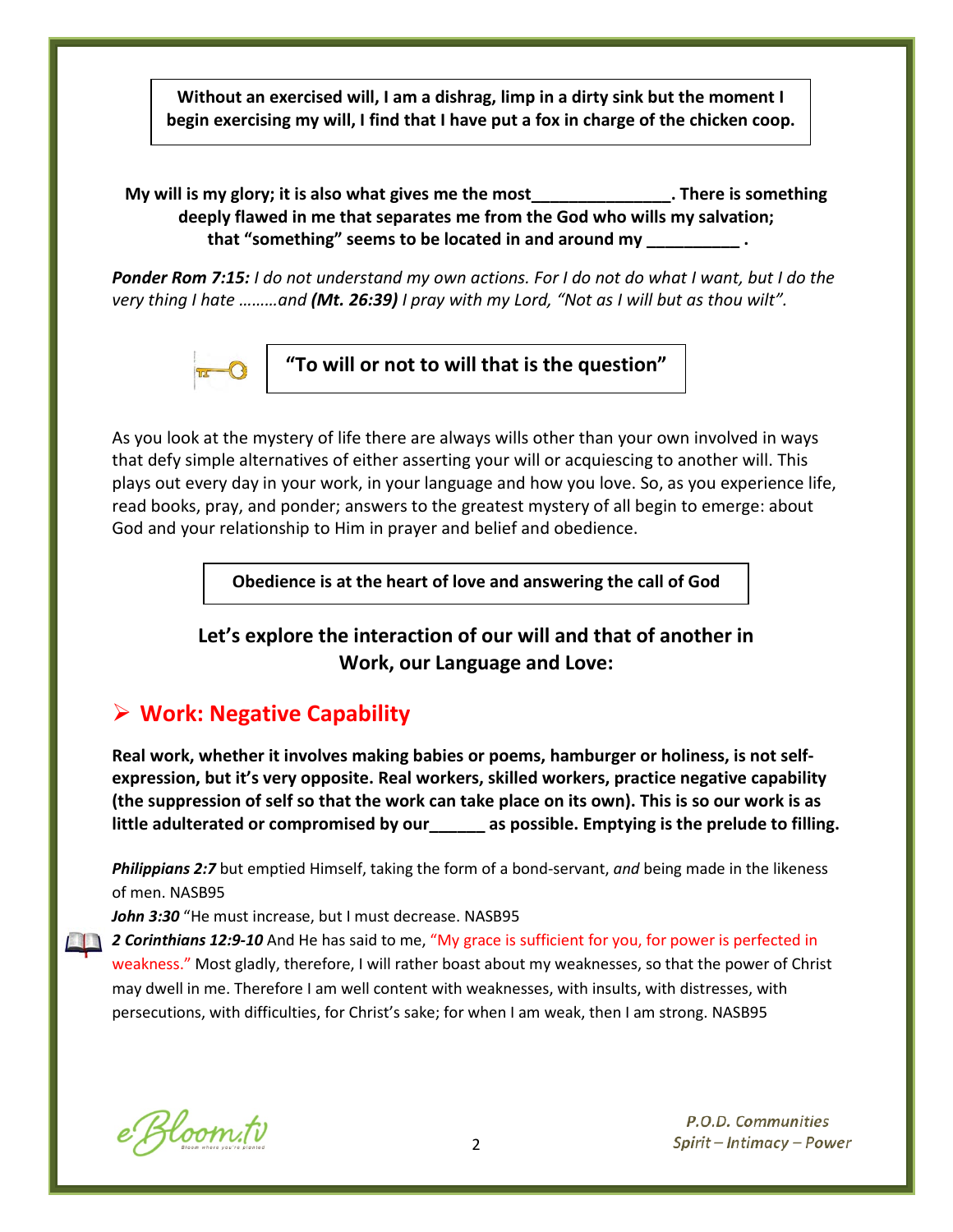**A bucket, no matter what wonderful things it contains, is of no use for the next task at hand until it is\_\_\_\_\_\_\_\_\_\_\_\_\_\_: Negative capability.**



**I will to not will what I am already good at in order that what is more than me and beyond me, the will of God, can come into existence in my willing work.**

**\_\_\_\_\_\_\_\_\_\_\_\_\_\_\_\_\_\_\_\_\_\_\_\_\_\_\_\_\_\_\_\_\_\_\_\_\_\_\_\_\_\_\_\_\_\_\_\_\_\_\_\_\_\_\_\_\_\_\_\_\_\_\_\_\_\_\_\_\_\_\_\_\_\_\_\_\_\_**

**\_\_\_\_\_\_\_\_\_\_\_\_\_\_\_\_\_\_\_\_\_\_\_\_\_\_\_\_\_\_\_\_\_\_\_\_\_\_\_\_\_\_\_\_\_\_\_\_\_\_\_\_\_\_\_\_\_\_\_\_\_\_\_\_\_\_\_\_\_\_\_\_\_\_\_\_\_\_**

**\_\_\_\_\_\_\_\_\_\_\_\_\_\_\_\_\_\_\_\_\_\_\_\_\_\_\_\_\_\_\_\_\_\_\_\_\_\_\_\_\_\_\_\_\_\_\_\_\_\_\_\_\_\_\_\_\_\_\_\_\_\_\_\_\_\_\_\_\_\_\_\_\_\_\_\_\_\_**

**\_\_\_\_\_\_\_\_\_\_\_\_\_\_\_\_\_\_\_\_\_\_\_\_\_\_\_\_\_\_\_\_\_\_\_\_\_\_\_\_\_\_\_\_\_\_\_\_\_\_\_\_\_\_\_\_\_\_\_\_\_\_\_\_\_\_\_\_\_\_\_\_\_\_\_\_\_\_**

**Your comments/thoughts:** 

**Language: The Middle Voice (The rosetta stone of biblical being and prayer)**

**In the English language there are \_\_\_\_\_\_\_\_\_\_\_ and \_\_\_\_\_\_\_\_\_\_\_\_ verbal forms but Koine Greek, as well as in other languages, includes a \_\_\_\_\_\_\_\_\_Voice. Over the centuries the use of the Middle voice in language has all but \_\_\_\_\_\_\_\_\_\_\_\_.**

**Active Voice:** I initiate an action that goes someplace else: "I counsel my friend"

Passive Voice: I receive the action that another initiates "I am counseled by my friend"

**Middle Voice:** I actively participate in the results of an action that another initiates: "I take counsel"

### **The Middle voice is that use of the verb which describes the subjects as participating in the results of the action**

Most of our speech is divided between active and passive; either I act or I am acted upon. But there are moments, and they are those in which we are most distinctively human, when such a contrast is not satisfactory: two wills operate, neither to the exclusion of the other, neither canceling out the other, each respecting the other.

> **I enter into the action begun by another, my creating and saving Lord, and find myself participating in the results of the action. I neither do it, nor have it done to me; I will to participate in what is willed.**

e Bloom.tv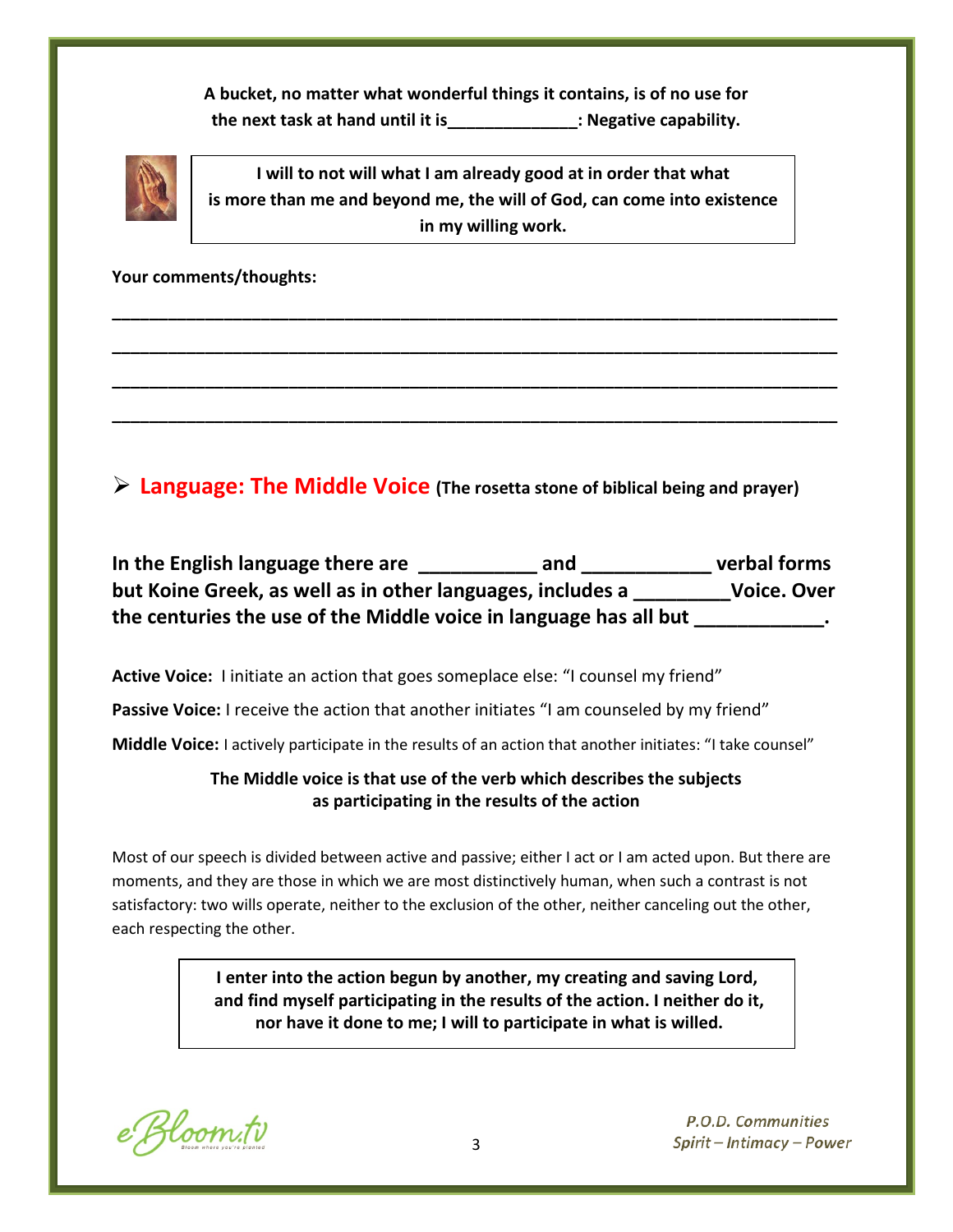*Ephesians 4:22-24* that, in reference to your former manner of life, you lay aside\* the old self, which is being corrupted in accordance with the lusts of deceit, and that you be renewed (passive) in the spirit of your mind, and put on the new self, which in *the likeness of* God has been created in righteousness and holiness of the truth. NASB95

*Colossians 3:9-10* Do not lie to one another, since you laid aside\* the old self with its *evil* practices, and have put on the new self who is being renewed to a true knowledge according to the image of the One who created him— NASB95 \* Aorist, middle voice, infinitive

Romans 6:11 Even so consider \*\* (Reckon KJV) yourselves to be dead to sin, but alive to God in Christ Jesus. NASB95 \*\* Present tense, middle voice, imperative (command)

Today our languages have lost the middle voice, save by forms which have lost all distinction of meaning. At the origins of our language there was no passive voice; only active and middle. The further we travel from Eden, the less use we have for the middle voice. Eden pride and disobedience delete the middle and reduce us to two voices, active and passive. **How would the loss of the middle voice lead to pride and disobedience?\_\_\_\_\_\_\_\_\_\_\_\_\_\_\_\_\_**

**\_\_\_\_\_\_\_\_\_\_\_\_\_\_\_\_\_\_\_\_\_\_\_\_\_\_\_\_\_\_\_\_\_\_\_\_\_\_\_\_\_\_\_\_\_\_\_\_\_\_\_\_\_\_\_\_\_\_\_\_\_\_\_\_\_\_\_\_\_\_\_\_\_\_\_\_\_\_**

**\_\_\_\_\_\_\_\_\_\_\_\_\_\_\_\_\_\_\_\_\_\_\_\_\_\_\_\_\_\_\_\_\_\_\_\_\_\_\_\_\_\_\_\_\_\_\_\_\_\_\_\_\_\_\_\_\_\_\_\_\_\_\_\_\_\_\_\_\_\_\_\_\_\_\_\_\_\_**

We do not have enough experience with this middle voice, this voice that is fine-tuned to the exquisitely and uniquely human venture of entering into and responding to God. But no friendship, no love affair, no marriage can exist with only active and passive voices.

> **The gospel restores the middle voice. We learn to live with praying-willing involvement in an action that we do not originate. We become subjects in an action in which we are personally involved.**

Therefore we are not fascists barking orders to God and his creatures. At our human and Christian best we are not quietists dumbly submissive before fate, instead we pray in the middle voice at the center of active and passive, drawing from them as we have need but always uniquely and artistically ourselves, creatures adoring God and being graced by him, "participating in the results of the action."

| My best advice is to | upon the insightfulness of the middle voice! it is |
|----------------------|----------------------------------------------------|
| like a new way of    | about the world. And it is indeed profound!        |

e Bloom.tv

 $\Box$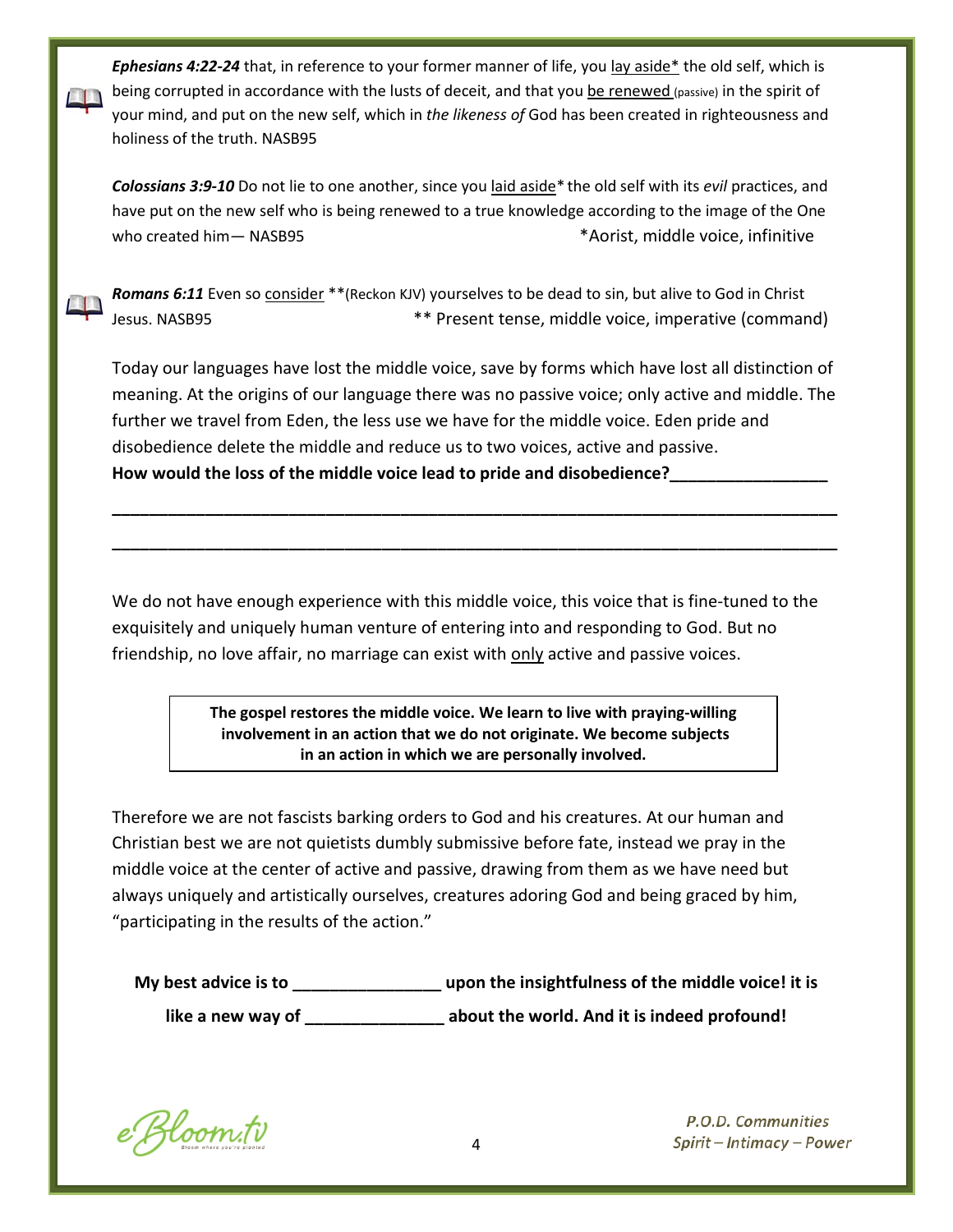# **Love: Willed Passivity**

In Marriage and friendships two wills are operating at the same time. In marriage once the ecstasies diminishes what was experienced initially as a gift must be developed as an art. The art is \_\_\_\_\_\_\_\_\_\_\_\_\_\_\_\_\_\_\_\_\_\_\_\_.

Most of what we have experienced in life is in the mode of passivity. We enter into what is already there before we exercise our will. Nothing we do by the exercise of our wills will ever come close to approximating what is done to us by other wills.

**What are some of these "passivities ?" \_\_\_\_\_\_\_\_\_\_\_\_\_\_\_\_\_\_\_\_\_\_\_\_\_\_\_\_\_\_\_\_\_\_\_\_\_\_\_\_\_\_\_\_\_**

**There are two different ways of being passive: there is an inactive/lazy, inattentive passivity that approximates the existence of a slug; and there is a willed and attentive passivity that is something more like worship**.

**\_\_\_\_\_\_\_\_\_\_\_\_\_\_\_\_\_\_\_\_\_\_\_\_\_\_\_\_\_\_\_\_\_\_\_\_\_\_\_\_\_\_\_\_\_\_\_\_\_\_\_\_\_\_\_\_\_\_\_\_\_\_\_\_\_\_\_\_\_\_\_\_\_\_\_\_\_**.

#### **This verse sets down the parallel operations of willed passivity**

*Ephesians 5:21-25* and be subject to one another in the fear of Christ. Wives, *be subject\** to your own husbands, as to the Lord. For the husband is the head of the wife, as Christ also is the head of the church, He Himself *being* the Savior of the body. But as the church is subject to Christ, so also the wives *ought to be* to their husbands in everything. Husbands, love \*\*your wives, just as Christ also loved the church and gave Himself up for her, NASB95 \* present , middle, imperative

\*\* present , active, imperative

**Fear of Christ is the operative word and sets the context (vs. 21): Why do think this is so?**

**\_\_\_\_\_\_\_\_\_\_\_\_\_\_\_\_\_\_\_\_\_\_\_\_\_\_\_\_\_\_\_\_\_\_\_\_\_\_\_\_\_\_\_\_\_\_\_\_\_\_\_\_\_\_\_\_\_\_\_\_\_\_\_\_\_\_\_\_\_\_\_\_\_\_\_\_\_\_**

**\_\_\_\_\_\_\_\_\_\_\_\_\_\_\_\_\_\_\_\_\_\_\_\_\_\_\_\_\_\_\_\_\_\_\_\_\_\_\_\_\_\_\_\_\_\_\_\_\_\_\_\_\_\_\_\_\_\_\_\_\_\_\_\_\_\_\_\_\_\_\_\_\_\_\_\_\_\_**

**\_\_\_\_\_\_\_\_\_\_\_\_\_\_\_\_\_\_\_\_\_\_\_\_\_\_\_\_\_\_\_\_\_\_\_\_\_\_\_\_\_\_\_\_\_\_\_\_\_\_\_\_\_\_\_\_\_\_\_\_\_\_\_\_\_\_\_\_\_\_\_\_\_\_\_\_\_\_**

**\_\_\_\_\_\_\_\_\_\_\_\_\_\_\_\_\_\_\_\_\_\_\_\_\_\_\_\_\_\_\_\_\_\_\_\_\_\_\_\_\_\_\_\_\_\_\_\_\_\_\_\_\_\_\_\_\_\_\_\_\_\_\_\_\_\_\_\_\_\_\_\_\_\_\_\_\_\_**



**Love is defined by a willingness to give up my will. Marriage provides extensive experience in the possibilities of willed passivity that is when we enter into sensitive responsiveness to the will of the other; when the operation is mutual great love is the product.**

Bloom.tv